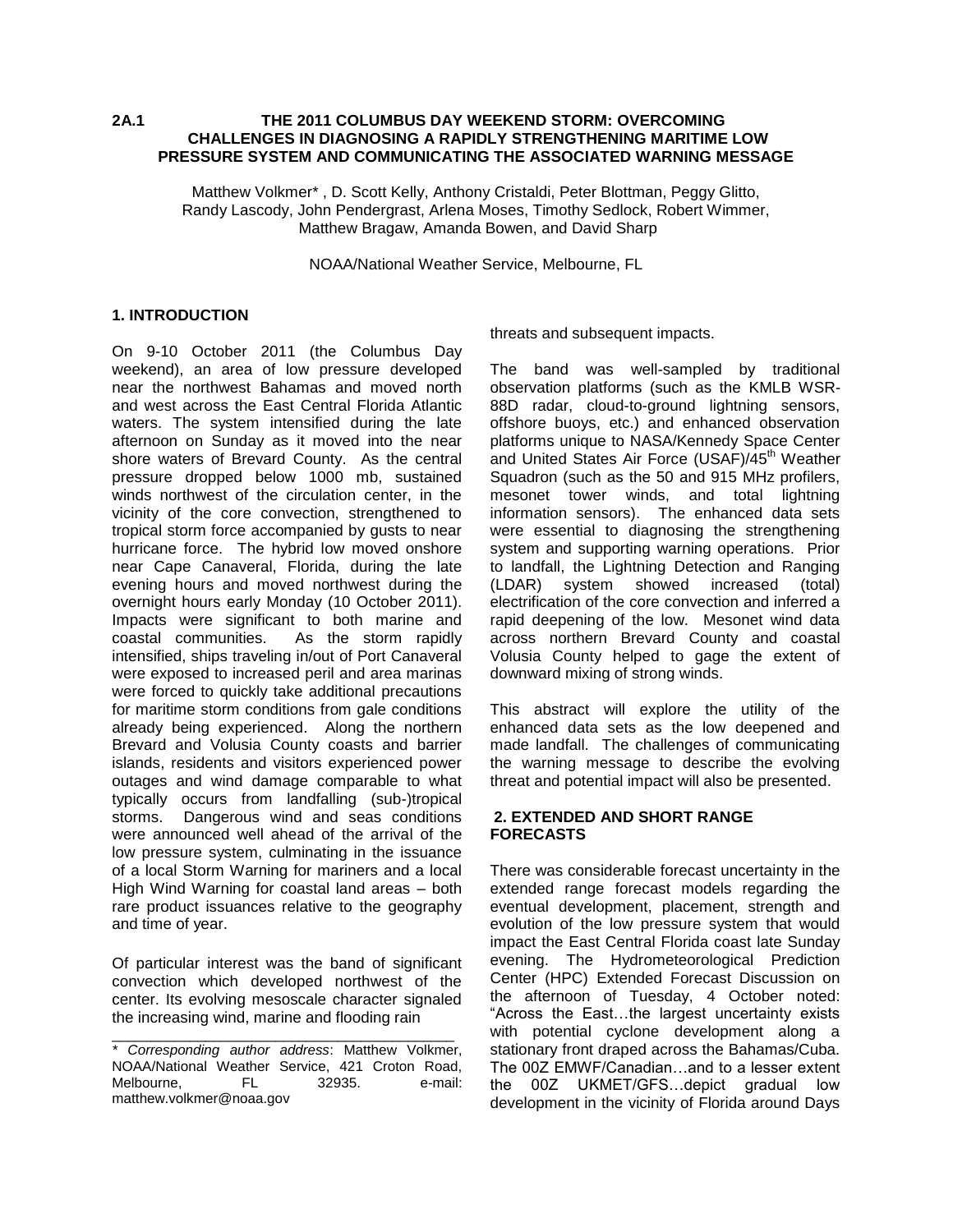5/6…with the ECMWF depicting development more in the Gulf and the GFS near the Bahamas." The early morning NWS Melbourne Area Forecast Discussion from Thursday, 6 October, 2011, also discussed the possibility of a sub-tropical low developing and bringing severe weather chances: "There may be some similarities to a May 2009 event in which there was a one-two punch from frontal convergence then a subtropical low. . . The exact timing for this event is still uncertain due to model inconsistencies, but generally think that the initial low development, about Sunday, will act to enhance the heavy rainfall chances ongoing from Saturday. As the low lifts closer to Florida later Sunday into Monday, low level shear would increase and bring the threat for isolated tornadoes."

The extended range model solutions for this event generally led to two potential scenarios with the ECMWF favoring surface cyclogenesis across the eastern Gulf of Mexico closer to the mid and upper layer trough while the GFS model tended to develop the surface low farther east, away from the mid to upper layer trough in an area of stronger upper divergence near the Bahamas or over the Atlantic near the Florida east coast. The divergent model solutions made for a challenging forecast with the longer range GFS forecasts generally outperforming the ECMWF in this case. The broad spectrum of solutions led to considerable uncertainty but did point to the potential for low pressure development near the Florida peninsula in the extended forecast range.



**Fig 1.** KMLB Storm Total Precipitation, 1755 UTC 5 Oct 2011 to 1155 UTC 10 Oct 2011.

The short range forecasts within three days of the low pressure development continued to show a wide range of uncertainty. A high pressure system built toward the Mid-Atlantic states during the days prior to the low pressure development, with strong low level easterly flow and an old frontal boundary lifting toward central Florida. This caused a multiday heavy rainfall event with bands of showers continuing to stream onshore from the Atlantic. The heavy rainfall and flood event preceded the low pressure development with multiple Flood Warnings issued across East Central Florida. Four-day rainfall totals approached 17 inches across Osceola County and a widespread area of 10+ inch amounts were common across Indian River, Brevard, Volusia, Seminole, Orange and Osceola Counties (Figure 1). There was a concern for additional flooding from heavy rain from any low pressure system that might develop over the Atlantic.

The short range model performance even on the day of the event did not give forecasters much confidence in development or strength of the system. The Rapid Update Cycle (RUC) model continued to indicate a much weaker surface low developing and moving onshore much further south from the area where the system eventually made landfall.

#### **3. STORM EVENT, OCTOBER 9-10, 2011**

An initial band of moderate to heavy rain moved inland from the Atlantic during the morning hours of Sunday, 9 October. At the surface, a 1030 mb high pressure area was situated near the Mid-Atlantic region with an upper level trough at 250 mb extending from the southeast U.S. into the eastern Gulf of Mexico. A closed low at 500 mb developed across the southeast Gulf of Mexico and moved slowly northeast. Between 1400 UTC and 1500 UTC, a suspect area of circulation developed on the KMLB WSR-88D north of the west end of Grand Bahama Island. By 1700 UTC, a radar reflectivity hole and developing circulation center had formed across the offshore waters about 50 nautical miles offshore from Fort Pierce, Florida. The developing circulation moved northwest and was about 30 nautical miles offshore from Sebastian Inlet at 2100 UTC.

Between 2100 and 2359 UTC the system continued to intensify with a significant increase in both peak inbound and outbound radial velocities and total lightning activity. Peak inbound radial velocities were recorded at 52.9 m/s (102.9 knots)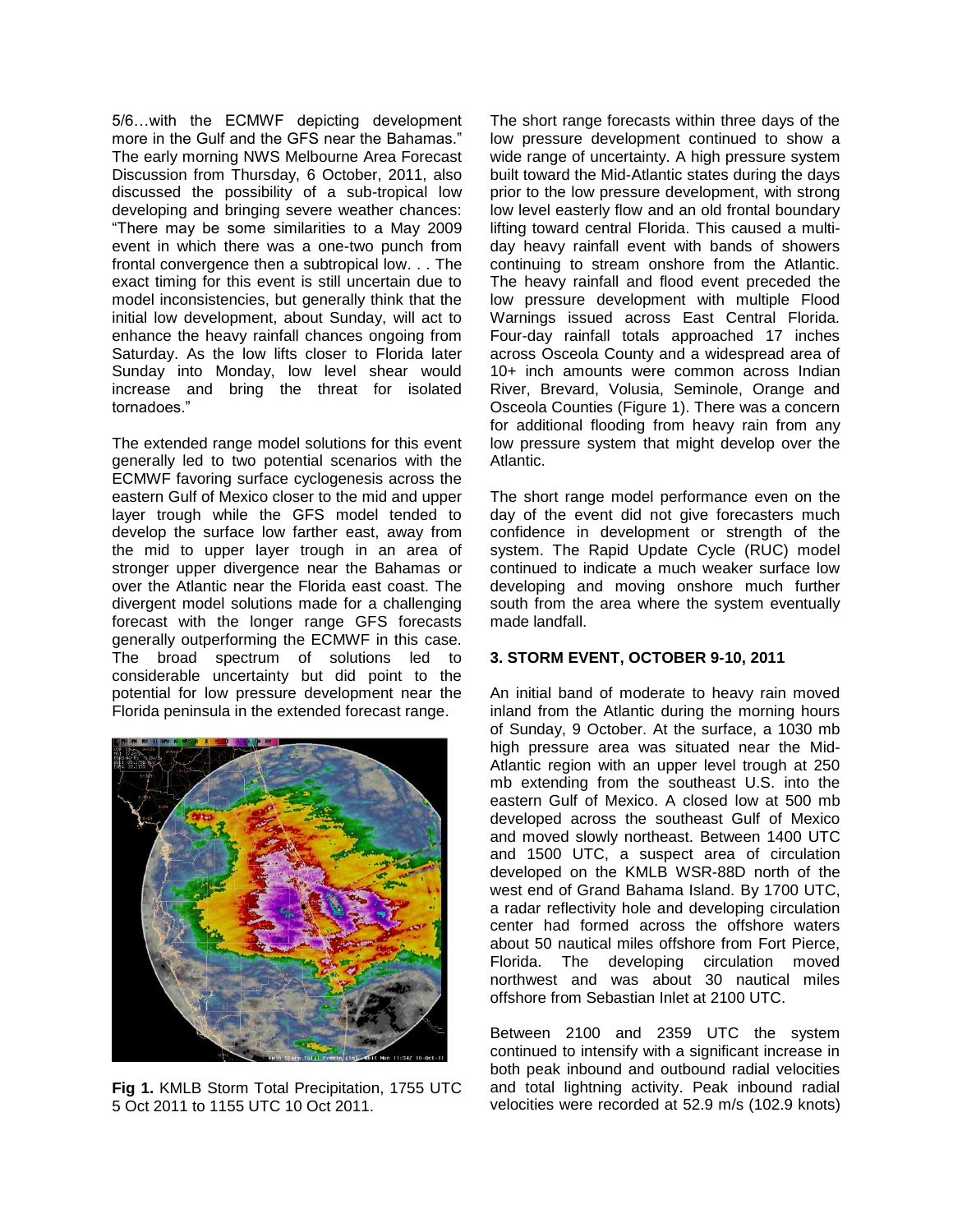at 2328 UTC at a distance of 37 nm, 73 degrees azimuth, from the KMLB WSR-88D, at approximately 882.4 m (2895 feet) and a second peak inbound radial velocity was recorded at 102.9 knots (52.9 m/s) at 2338 UTC at a distance of 35 nautical miles, 78 degrees azimuth, from the KMLB WSR-88D at approximately 820.5 m (2692 feet). The peak outbound radial velocity was 98.1 knots (50.5 m/s) at 2342 UTC at a distance of 37 nautical miles, 103 degrees azimuth, from the KMLB radar at approximately 895.2 m (2938 feet).



**Fig 2.** Peak Inbound (blue line) and Outbound (red line) KMLB 0.5 Radial Velocities in knots, 2200 UTC to 0200 UTC.

There was also a significant increase in lightning activity that accompanied the strengthening low level wind fields in the main convective banding feature west of the circulation center. National Lightning Detection Network (NLDN) cloud-toground lightning activity showed a steep increase from 2250 UTC to 2350 UTC with a peak 5-minute cloud-to-water flash rate of 68 lightning strikes from 2350 UTC to 2355 UTC.

Although not classified as a tropical or subtropical system by the National Hurricane Center, it did exhibit some of the defining characteristics. Beven (2012) includes a more complete discussion of cyclone type analysis for this system. Previous studies of lightning patterns and convective structure as they relate to both tropical and subtropical systems have similarities to the lightning patterns exhibited with this system. A study of 21 tropical systems in 2010 by Austin and Fuelberg noted that tropical storms and tropical depressions typically produce more lightning than hurricanes.

Results from DeMaria, et al, (2012), confirmed previous studies indicating intensifying storms have greater lightning density than weakening systems, and that the lightning density for individual cyclones is very episodic. The lightning patterns with this Columbus Day weekend storm showed peak wind radial velocities sampled 15-30 minutes before the peak in 5-minute lightning strikes sampled by the NLDN network. A secondary peak in inbound radial velocities sampled at 0010 UTC occurred nearly coincident with a secondary peak in 5-minute CG flashes (61) from 0010 to 0015 UTC.



**Fig 3.** Number of NLDN Lightning Strikes in 5 minute intervals 2200 UTC to 0130 UTC.

Although surface wind measurements were not available under the core convection at the time of probable peak intensity due to a relatively sparse maritime observing network, the radial velocity radar data from the WSR-88D and lightning data from the NLDN networks confirm the increasing low level wind fields and organization with this system near or just prior to the time of observed peak lightning cloud-to-water flash rates.

The areal extent of the 1-minute LDAR lightning source density also was monitored to assess the organization of the strengthening system.

Highest intensity of the system and strongest winds speeds were likely realized between 2300 UTC and 2359 UTC on 9 October. Some of the strongest wind gusts on land occurred during the late evening hours as the circulation center was just offshore from Cape Canaveral. The strongest wind gust was recorded by a USAF 60 foot wind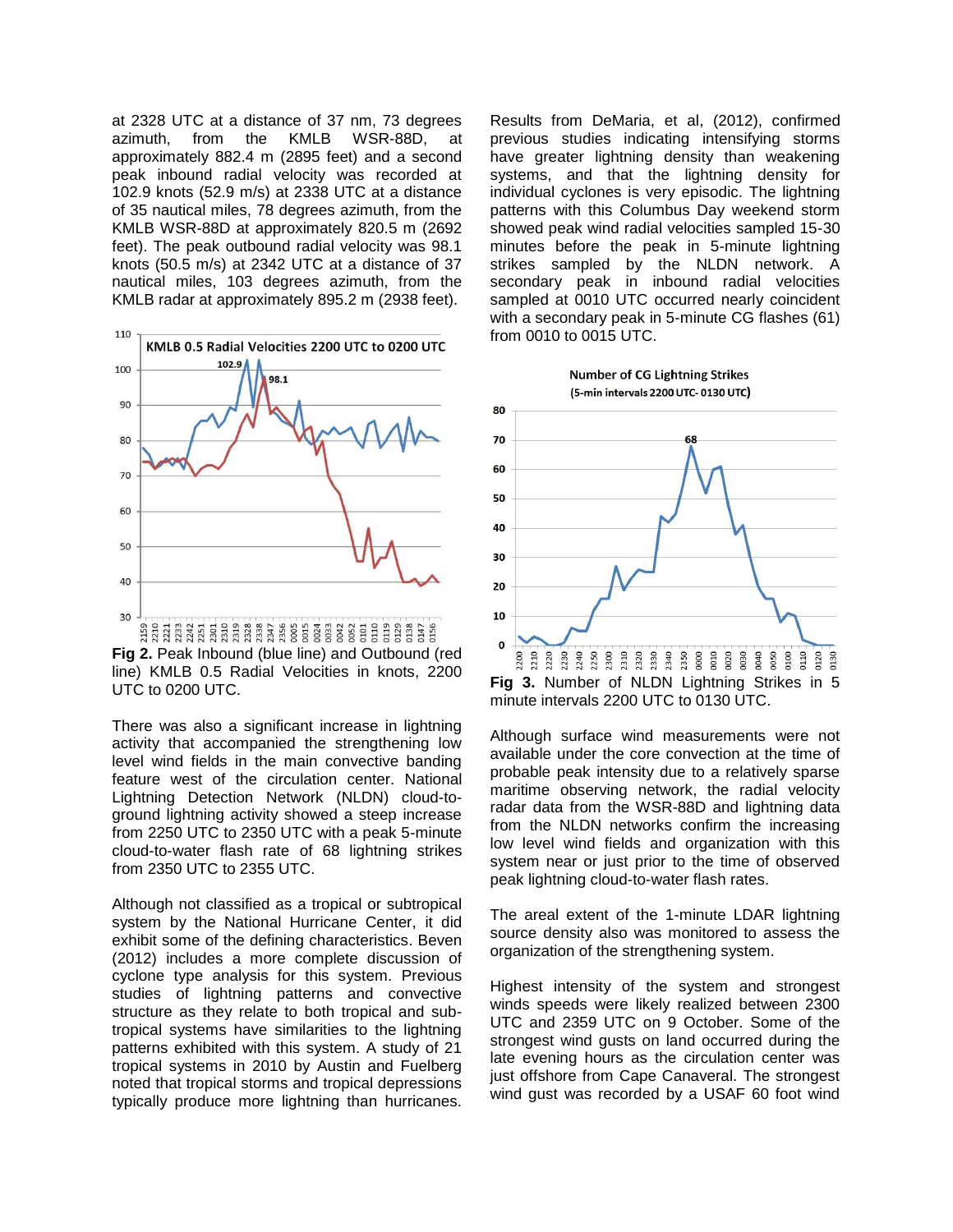tower at 39.2 m/s (81 mph) at 0220 UTC, 2 miles south-southeast of Playalinda Beach, near the coast north of Cape Canaveral. Another wind gust report from a nearby 60 foot wind tower recorded 34.9 m/s (78 mph), 3 miles southeast of Playalinda Beach. Other Cape wind towers recorded wind gusts between 30.8 m/s (69 mph) and 33.5 m/s (75 mph) between 0145 UTC and 0230 UTC on 10 October.



**Fig 4.** 2355 UTC KMLB 0.5 Reflectivity, 1-min NLDN data, and LDAR Source Densities 2-17km.

As the circulation center approached the coast near Port Canaveral between 0300 and 0400 UTC the main convective banding feature on the west side of the circulation center weakened considerably with minimal lightning activity noted and rapid decrease in radar reflectivity (not shown). Although the strength of the convection diminished, likely due to increasing shear, dry air aloft and lack of low level heat and moisture fluxes from the ocean surface, the surface pressure associated with the center began to rise. A pinched pressure gradient north of the system kept a strong onshore flow along the Volusia County coast from 0400 to 0630 UTC with some gusts over 58 mph from the Ormond Beach life guard mesonet station to coastal sections of New Smyrna Beach. The circulation center continued to move northwest through the night and exhibited another increase in convective organization during the late night hours over Marion County with a peak NLDN 5-minute flash rate of 82 cloud to ground lightning strikes ending at 0830 UTC.

### **4. ENHANCED DATA SETS**

Real-time examination of total lightning data from the LDAR system at Kennedy Space Center (KSC) led to the confirmation of increasing electrical activity and extent that was nearly coincident with the increase in low level radial wind velocities seen in the base velocity data from the WSR-88D KMLB. The convection increased in organization and strength and the LDAR data were an important contributing component to verify the trends seen in the other data sets available to operational forecasters.

Mesonet data sets from the KSC and USAF wind tower network and other coastal mesonets were instrumental in receiving real-time assessments of the strongest winds that impacted the Brevard and Volusia County coastal areas. These mesonets led to real-time confirmation of winds gusting over 50 mph that were included in Special Weather Statements for the affected areas.



**Fig 5.** Coastal mesonet wind data instrumental in real-time wind analysis during the event.

#### **5. WFO MELBOURNE OPERATIONS**

During the afternoon hours on 9 October, the developing low pressure system showed increasing signs of organization with convective banding features and increasing low level radial velocities on the WSR-88D KMLB radar. At 1930 UTC (330 PM EDT) a Special Weather Statement was issued which described that "Doppler weather radar, satellite imagery and surface observations all showed a low pressure center which had formed offshore southeast Florida this morning, was moving northwest toward the East Central Florida coast. . . As the low continues to move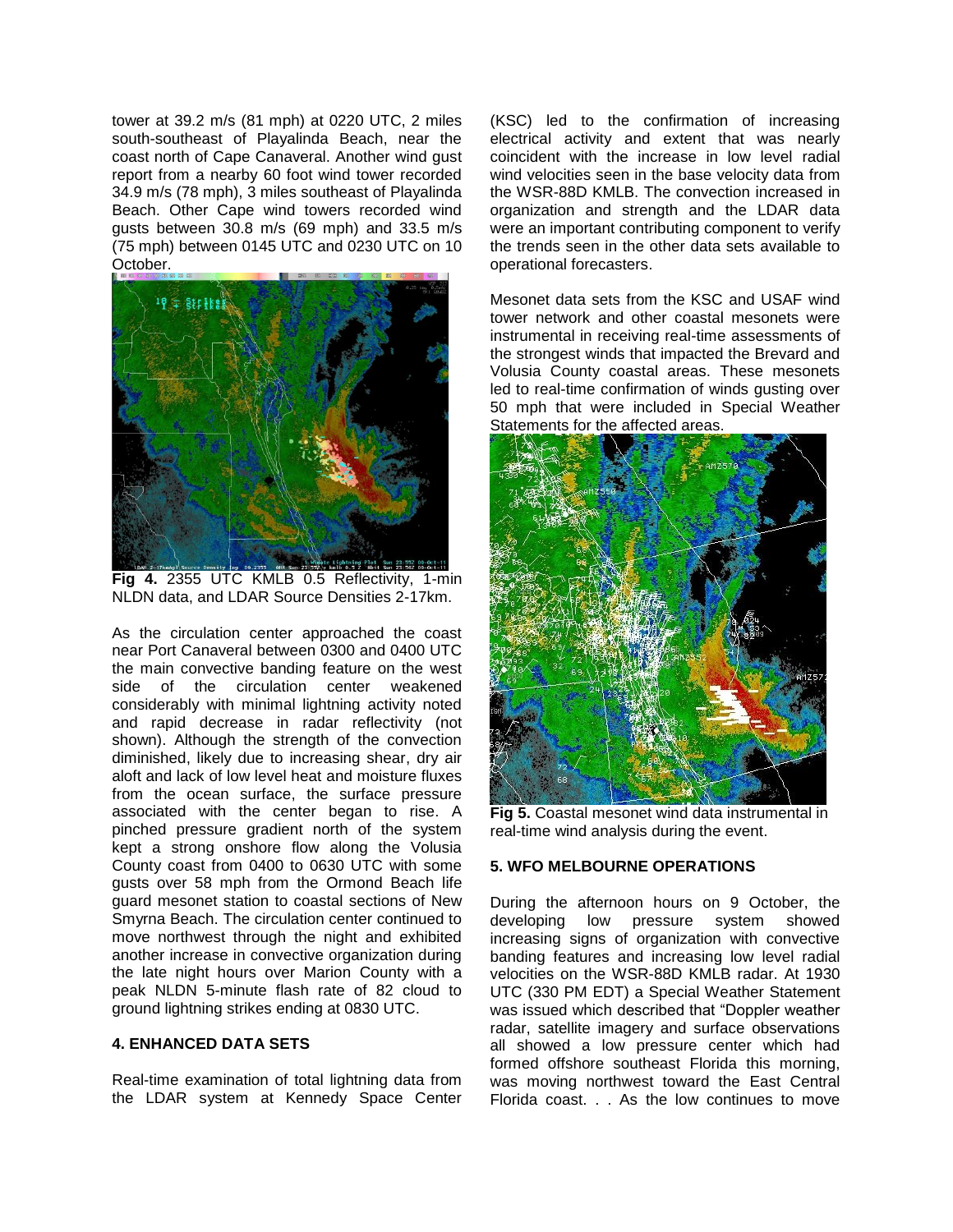northwest toward the coast, these winds will continue through sunset, and perhaps a few hours after across Brevard and Volusia counties. Winds could occasionally gust to around 50 to 55 mph in absence of any showers or squalls, and could gust a little higher as squalls near the center of the low approach the coast."

Emergency management of Volusia, Brevard and Indian River counties were contacted to brief them on the approaching wind and water threat. Media and other partners were kept abreast of the latest information using NWSChat coordination software. The National Hurricane Center (NHC) was monitoring this system closely issuing Tropical Weather Outlooks and was in contact with Lead Forecasters at NWS Melbourne. Because the low pressure did not exhibit strong tropical or subtropical characteristics and meet the standard of having the required longevity of organized convection, NHC did not start advisories on this system. There was additional consideration for local forecast operations as the event was already ongoing across the East Central Florida nearshore waters and the system was approaching the coast. As a result, NWS Melbourne issued a High Wind Warning at 2127 UTC (527 PM EDT) for coastal Volusia, Brevard and Indian River counties. The warning included: "A High Wind Warning means a hazardous high wind event is expected or occurring. Sustained wind speeds of at least 40 mph or gusts of 58 mph or more can lead to property damage."

Through the evening hours, hourly strongly worded Special Weather Statements were disseminated with additional information on current observations, and the additional information on the strong winds that could be expected along the Brevard and Volusia County coasts. This included a statement at 0032 UTC (832 PM EDT) which stated: "Numerous reports of wind gusts between 50 and 60 mph have been reported along the Volusia, Brevard and Indian River County coasts over the past two hours. Sustained winds of 35 to 40 mph will continue through at least midnight...with gusts up to 70 mph possible along the Brevard and Volusia County coasts."

At 0034 UTC (834 PM EDT), the Gale Warning was upgraded to a Storm Warning for the Atlantic marine zones from Flagler Beach to Sebastian Inlet out to 60 nautical miles. The warning was issued for sustained wind speeds of 50 knots or greater. The issuance of a Storm Warning along the coast of Florida is a rare occurrence and was very unusual, especially for the time of year.

Hourly Impact Weather Updates and Graphicasts were also issued through the late evening hours to keep the public informed of the latest conditions through enhanced web services.

#### **6. IMPACTS / WIND GUSTS AND PRESSURE**

Significant impacts were experienced with this system ranging from marine interests across the Atlantic waters and in coastal marinas, to coastal structures that were damaged (shingles blown off older roofs, etc) across portions of Brevard and Volusia counties by the high winds. Most of the impacts were felt along the intracoastal and barrier islands from Melbourne north to Ormond Beach.

Other noted impacts were to vessels traversing the Atlantic waters near the storm. The Freedom of the Seas cruise ship departed Port Canaveral, Florida and traveled through convective bands on the west side of the low center during the evening hours. The ship experienced the increasing strength of the core convection near the low pressure center and its associated stronger low level wind fields. The anemometer of the ship (presumably at a height above 200 feet) measured winds gusts near 38.5 m/s (75 knots), with a peak gust of 46.3 m/s (90 knots). At one point, the ship was reported to have listed 12 degrees as it navigated through the high winds and seas. It was reported that 13 passengers experienced minor injuries due to the severe ship movement. The ship sustained some damage to public areas and guest staterooms, as well as experienced onboard fresh water flooding from the heavy rain, but the sea-worthiness of the ship was not affected.

The highest wind gusts were 33.5 m/s to 36.2 m/s (75 to 81 mph) at wind towers near the beaches north of Cape Canaveral at 60 ft elevation recorded between 0130 and 0230 UTC (930 and 1030 PM EDT). Peak wind gusts recorded along the Volusia County coast were between 25.9 m/s and 29.1 m/s (58 and 65 mph) between 0430 and 0630 UTC (1230 AM EDT and 230 AM EDT). The strongest wind gusts were recorded along the barrier islands from Ormond Beach to New Smyrna Beach after the system had moved onshore. Additional peak wind gusts from mesonet observation sites are available in Table 1. These peak wind gusts occurred from 0145 UTC (945 PM EDT) on 9 October 2011 to 0619 UTC (219 AM EDT) on 10 October 2011.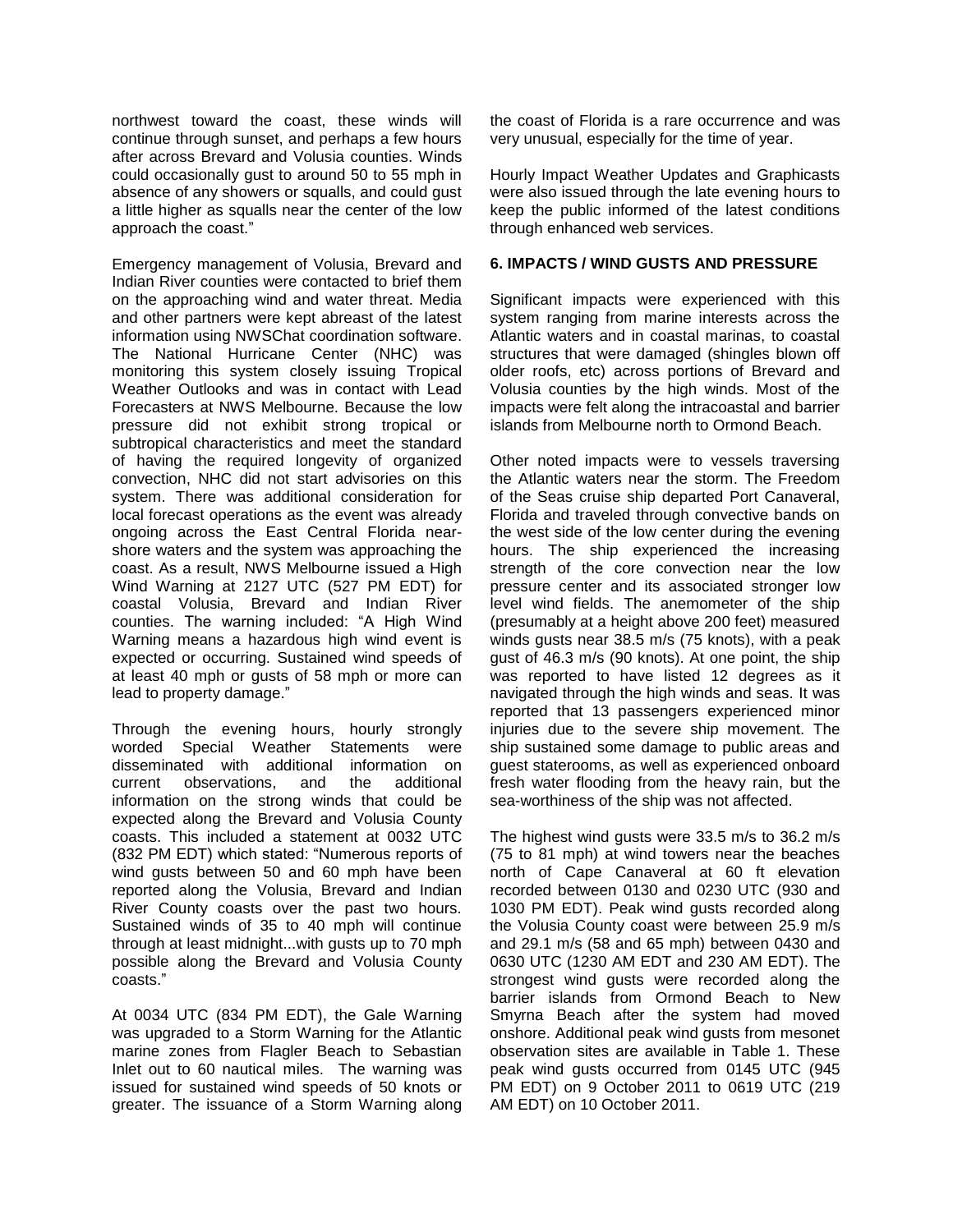The lowest pressures included 999.5 mb at both Trident Pier (Figure 6) and Buoy 41009 (Figure 7) as the system moved near these maritime observing platforms.

| <b>Peak Wind Gusts from Mesonet Observations</b> |                                       |           |
|--------------------------------------------------|---------------------------------------|-----------|
| <b>Speed</b>                                     |                                       |           |
| (MPH)                                            | Location                              | Date/Time |
| 81                                               | 2 mi SSE Playalinda Beach             | 09/1020PM |
| 78                                               | 3 mi SE Playalinda Beach              | 09/1020PM |
| 75                                               | 3 mi E Haulover Canal                 | 09/1030PM |
| 75                                               | 2 mi SSE Playalinda Beach             | 09/945PM  |
| 69                                               | 3 mi SSE Playalinda Beach             | 09/945PM  |
| 65                                               | 4 mi E Port Orange                    | 10/141AM  |
| 63                                               | 3 mi NE New Smyrna Beach              | 10/1240AM |
| 61                                               | <b>Volusia County Courthouse</b>      | 10/213AM  |
| 59                                               | New Smyrna Bch Lifeguard Stn 10/141AM |           |
| 58                                               | Ormond Beach Lifeguard Stn            | 10/219AM  |





**Fig. 6.** Pressure Trace at Trident Pier (TRDF1). Minimum Pressure 999.5 mb at 0342 UTC on 10 Oct 2011. Image courtesy NOAA/NWS/NDBC.



**Fig. 7.** Pressure Trace at Buoy 41009. Minimum Pressure 999.5 mb at 0120 UTC on 10 Oct 2011. Image courtesy NOAA/NWS/NDBC.

### **7. CHALLENGES AND BEST PRACTICES**

The nature of this rapidly developing hybrid system posed some communications challenges but a consistent strategy was employed in coordination with NHC to ensure that the local warning message was articulated for East Central Florida users. This event affords the opportunity to promote some best practices for similar rapidly<br>developing systems that move onshore. developing systems that move regardless of classification.

Some of the communications challenges include effectively articulating the impact potential similar to a landfalling Tropical Storm or Sub-tropical storm to describe the magnitude of event, but not add confusion to those who would employ typical tropical response plans. This event highlighted that some organizations may underestimate the profile of WFO forecast and warnings products within preparedness and response plans, even when directed to WFO local forecast and warning products from NHC.

A best practice from this event is Emergency Alert System (EAS) Activation for High Wind Warnings and Storm Warnings to heighten the desired response and bring attention to the warning message. Customer outreach can allow decision makers and the public to tune in to infrequently issued products (High Wind and Storm Warnings) in these types of events when traditional tropical or subtropical products are not being issued by the local NWS forecast office. Additional education in this regard will promote a heightened response from the public.

There is an importance in preserving the agency's "unified message" during an event with coordinated and collaborated forecasts, providing information consistency. This was accomplished through coordination with the NHC. During the event the real-time use of NWSChat with media partners was a best practice to keep the media informed and answer any questions about the evolving situation.

There is a need for balance between science and service when lives and property are threatened and the event is already underway, irrespective as to the classification of the system. The product suite should optimize mission delivery to ensure proper response to the warning message. It is incumbent on NWS local forecast and warning offices to ensure local warning products convey the threat from these systems and expected